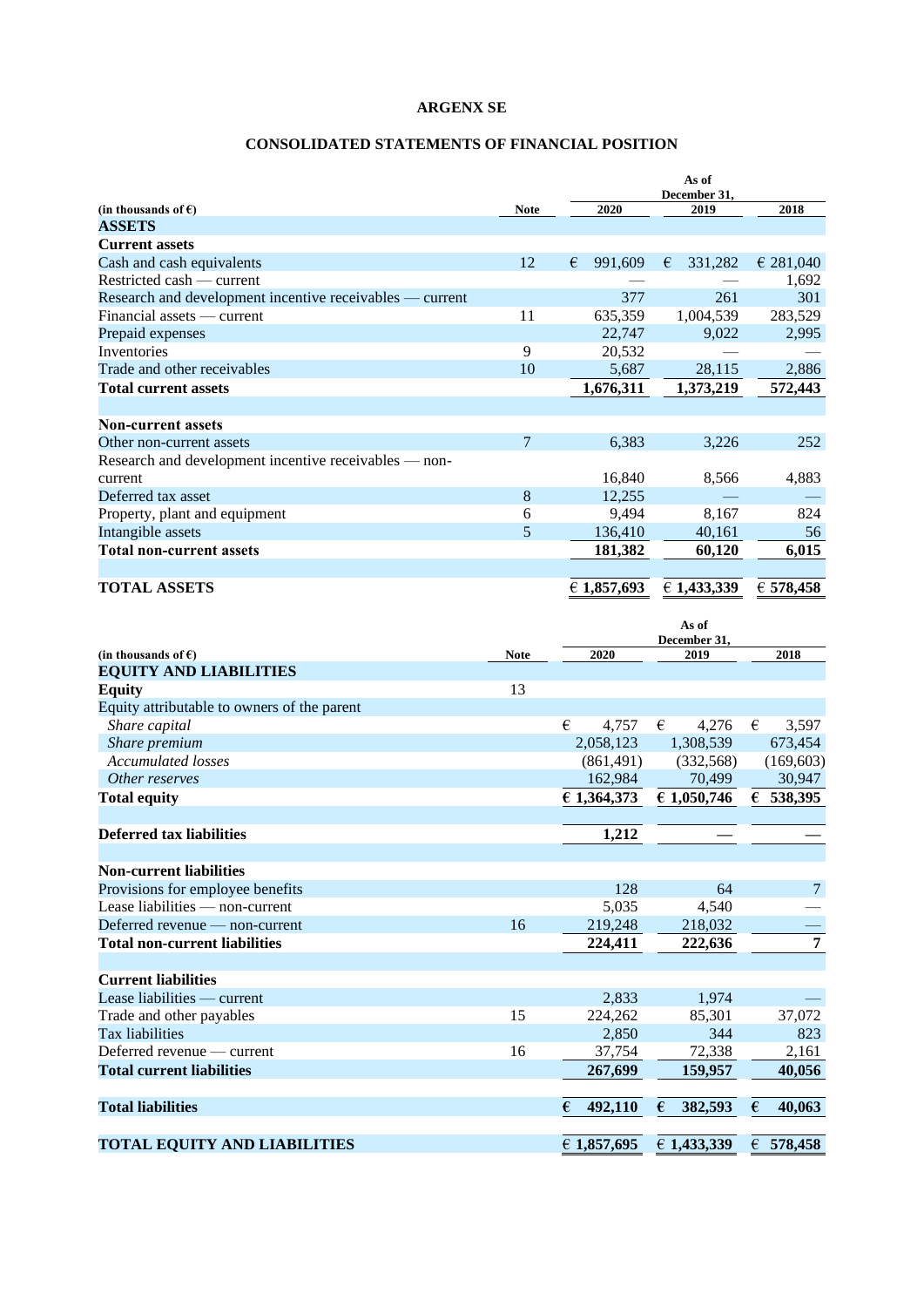# **CONSOLIDATED STATEMENTS OF PROFIT AND LOSS AND OTHER COMPREHENSIVE INCOME**

|                                                                    |             | <b>Year Ended</b><br>December 31, |            |   |            |                         |            |
|--------------------------------------------------------------------|-------------|-----------------------------------|------------|---|------------|-------------------------|------------|
| (in thousands of $\epsilon$ except for shares and EPS)             | <b>Note</b> |                                   | 2020       |   | 2019       |                         | 2018       |
| Revenue                                                            | 16          | €                                 | 36,425     | € | 69,783     | €                       | 21,482     |
| Other operating income                                             | 17          |                                   | 18,109     |   | 12,801     |                         | 7,749      |
| <b>Total operating income</b>                                      |             |                                   | 54,534     |   | 82,584     |                         | 29,231     |
| Research and development expenses                                  | 19          |                                   | (325, 479) |   | (197,665)  |                         | (83,609)   |
| Selling, general and administrative expenses                       | 20          |                                   | (149, 367) |   | (64, 569)  |                         | (27, 471)  |
| <b>Total operating expenses</b>                                    |             |                                   | (474, 846) |   | (262, 234) |                         | (111,080)  |
| Change in fair value on non-current financial assets               | 7           |                                   | 2,544      |   | 1,096      |                         |            |
| <b>Operating loss</b>                                              |             | €                                 | (417,769)  | € | (178, 554) | €                       | (81, 849)  |
| Financial income/(expense)                                         | 23          |                                   | (1,414)    |   | 14,275     |                         | 3,694      |
| Exchange gains/(losses)                                            | 23          |                                   | (106, 956) |   | 6,066      |                         | 12,308     |
| <b>Loss before taxes</b>                                           |             | €                                 | (526, 139) | € | (158, 213) | $\epsilon$              | (65, 847)  |
| Income tax expense                                                 | 24          | €                                 | (2,784)    | € | (4,752)    | €                       | (794)      |
| Loss for the year and total comprehensive loss                     |             | €                                 | (528, 923) | € | (162, 965) | $\boldsymbol{\epsilon}$ | (66, 641)  |
| Loss for the year and total comprehensive loss<br>attributable to: |             |                                   |            |   |            |                         |            |
| Owners of the parent                                               |             | €                                 | (528, 923) | € | (162, 965) | €                       | (66, 641)  |
| Weighted average number of shares outstanding                      |             |                                   | 45,410,442 |   | 38,619,121 |                         | 33,419,356 |
| Basic and diluted loss per share (in $\epsilon$ )                  | 25          |                                   | (11.65)    |   | (4.22)     |                         | (1.99)     |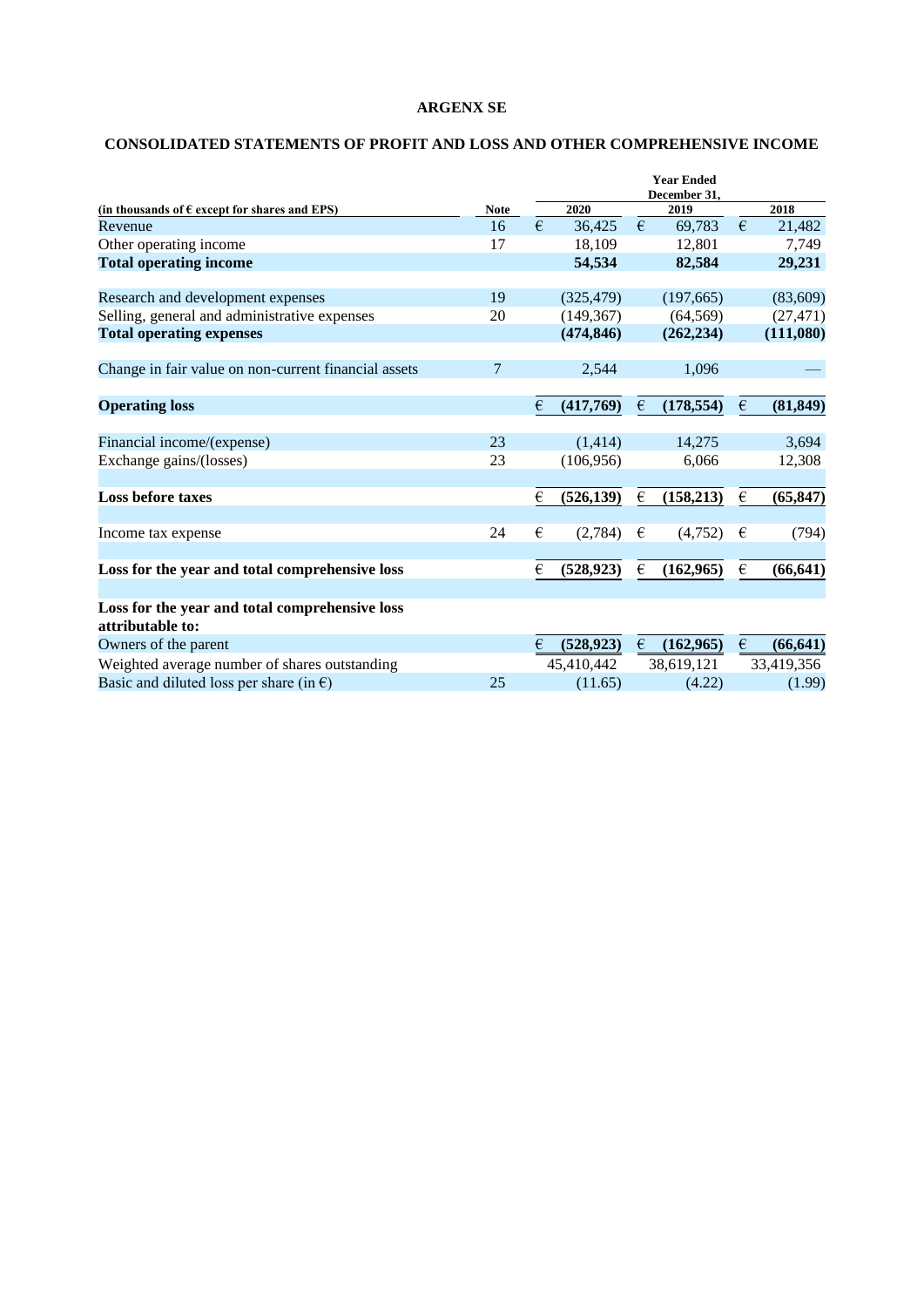### **CONSOLIDATED STATEMENTS OF CASH FLOWS**

|                                                                   |             | <b>Year Ended</b>       |            |                                        |            |                    |
|-------------------------------------------------------------------|-------------|-------------------------|------------|----------------------------------------|------------|--------------------|
|                                                                   |             |                         |            | December 31.                           |            |                    |
| (in thousands of $\epsilon$ )                                     | <b>Note</b> |                         | 2020       | 2019                                   |            | 2018               |
| <b>CASH FLOWS (USED IN) / FROM OPERATING</b><br><b>ACTIVITIES</b> |             |                         |            |                                        |            |                    |
| <b>Operating result</b>                                           |             | €                       |            | $(417,769) \in (178,554) \in (81,849)$ |            |                    |
| Adjustments for non-cash items                                    |             |                         |            |                                        |            |                    |
| Amortization of intangible assets                                 | 5           |                         | 215        | 38                                     |            | 19                 |
| Depreciation of property, plant and equipment                     | 6           |                         | 3,214      | 2,128                                  |            | 474                |
| Provisions for employee benefits                                  |             |                         | 65         | 57                                     |            | (18)               |
| Expense recognized in respect of share-based payments             | 14          |                         | 84,479     | 39,552                                 |            | 19,183             |
| Fair value gains on non-current financial assets at fair value    |             |                         |            |                                        |            |                    |
| through profit or loss                                            | 7           |                         | (2,544)    | (1,096)                                |            |                    |
|                                                                   |             | €                       |            | $(332,340) \in (137,875) \in$          |            | (62, 191)          |
| Movements in current assets/liabilities                           |             |                         |            |                                        |            |                    |
| (Increase)/decrease in trade and other receivables                | 10          |                         | 19,767     | (22,965)                               |            | (44)               |
| (Increase)/decrease in inventories                                | 9           |                         | (20, 532)  |                                        |            |                    |
| (Increase)/decrease in other current assets                       |             |                         | (13, 840)  | (5,170)                                |            | (800)              |
| Increase/(decrease) in trade and other payables                   | 15          |                         | 45,652     | 47,995                                 |            | 21,784             |
| Increase/(decrease) in deferred revenue - current                 | 16          |                         | (34,585)   | 62,106                                 |            | (8, 868)           |
| Movements in non-current assets/liabilities                       |             |                         |            |                                        |            |                    |
| (Increase)/decrease in other non-current assets                   |             |                         | (8,888)    | (5,560)                                |            | (1,720)            |
| (Increase)/decrease in deferred revenue – non-current             | 16          |                         | 1,216      | 200,533                                |            | (1, 435)           |
|                                                                   |             |                         |            |                                        |            |                    |
| Cash flows (used in)/from operating activities                    |             |                         | (343, 550) | 139,064                                |            | (53,274)           |
|                                                                   |             |                         |            |                                        |            |                    |
| Interest paid                                                     |             |                         | (349)      | (124)                                  |            |                    |
| Income taxes paid                                                 |             |                         | (2,450)    | (4, 356)                               |            | (565)              |
|                                                                   |             |                         |            |                                        |            |                    |
| NET CASH FLOWS (USED IN) / FROM OPERATING                         |             |                         |            |                                        |            |                    |
| <b>ACTIVITIES</b>                                                 |             | €                       | (346,349)  | € 134,584                              | €          | (53, 839)          |
|                                                                   |             |                         |            |                                        |            |                    |
| Purchase of intangible assets                                     | 5           |                         | (3,503)    | (40, 143)                              |            | (62)               |
| Purchase of property, plant and equipment                         | 6           |                         | (949)      | (1,604)                                |            | (622)              |
| (Increase)/decrease in financial assets - current                 | 11          |                         | 307,641    | (708,060)                              |            | (108, 229)         |
| Interest received                                                 |             |                         | 7,061      | 5,469                                  |            | 1,371              |
|                                                                   |             |                         |            |                                        |            |                    |
| NET CASH FLOWS (USED IN) / FROM INVESTING<br><b>ACTIVITIES</b>    |             | €                       | 310,250    | $\in (744, 338)$                       |            | $\in (107, 542)$   |
|                                                                   |             |                         |            |                                        |            |                    |
| Principal elements of lease payments                              | 22          |                         | (2,230)    | (1,353)                                |            |                    |
| Proceeds from issue of new shares, gross amount                   | 13          |                         | 731,546    | 678,936                                |            | 255,721            |
| Issue costs paid                                                  | 13          |                         | (551)      | (22,999)                               |            | (14, 655)          |
| Exchange gain from currency conversion on proceeds from issue     |             |                         |            |                                        |            |                    |
| of new shares                                                     |             |                         | 62         |                                        |            | 1,354              |
| Proceeds from exercise of stock options                           | 13          |                         | 19,070     | 4,775                                  |            | 2,251              |
|                                                                   |             |                         |            |                                        |            |                    |
| NET CASH FLOWS (USED IN) / FROM FINANCING                         |             |                         |            |                                        |            |                    |
| <b>ACTIVITIES</b>                                                 |             | €                       | 747,897    | 659,359                                |            | $\epsilon$ 244,671 |
|                                                                   |             |                         |            |                                        |            |                    |
| NET INCREASE (DECREASE) IN CASH & CASH                            |             |                         |            |                                        |            |                    |
| <b>EQUIVALENTS</b>                                                |             | €                       | 711,798    | 49,605<br>€                            | €          | 83,290             |
|                                                                   |             |                         |            |                                        |            |                    |
| Cash and cash equivalents at the beginning of the period          |             | $\boldsymbol{\epsilon}$ | 331,282    | $\epsilon$ 281,040                     | €          | 190,867            |
| Exchange gains/(losses) on cash & cash equivalents                |             | $\overline{\epsilon}$   | (51, 471)  | $\epsilon$<br>637                      | $\epsilon$ | 6,883              |
| Cash and cash equivalents at the end of the period                |             | $\overline{\epsilon}$   | 991,609    | 6331,282                               | $\in$      | 281,040            |